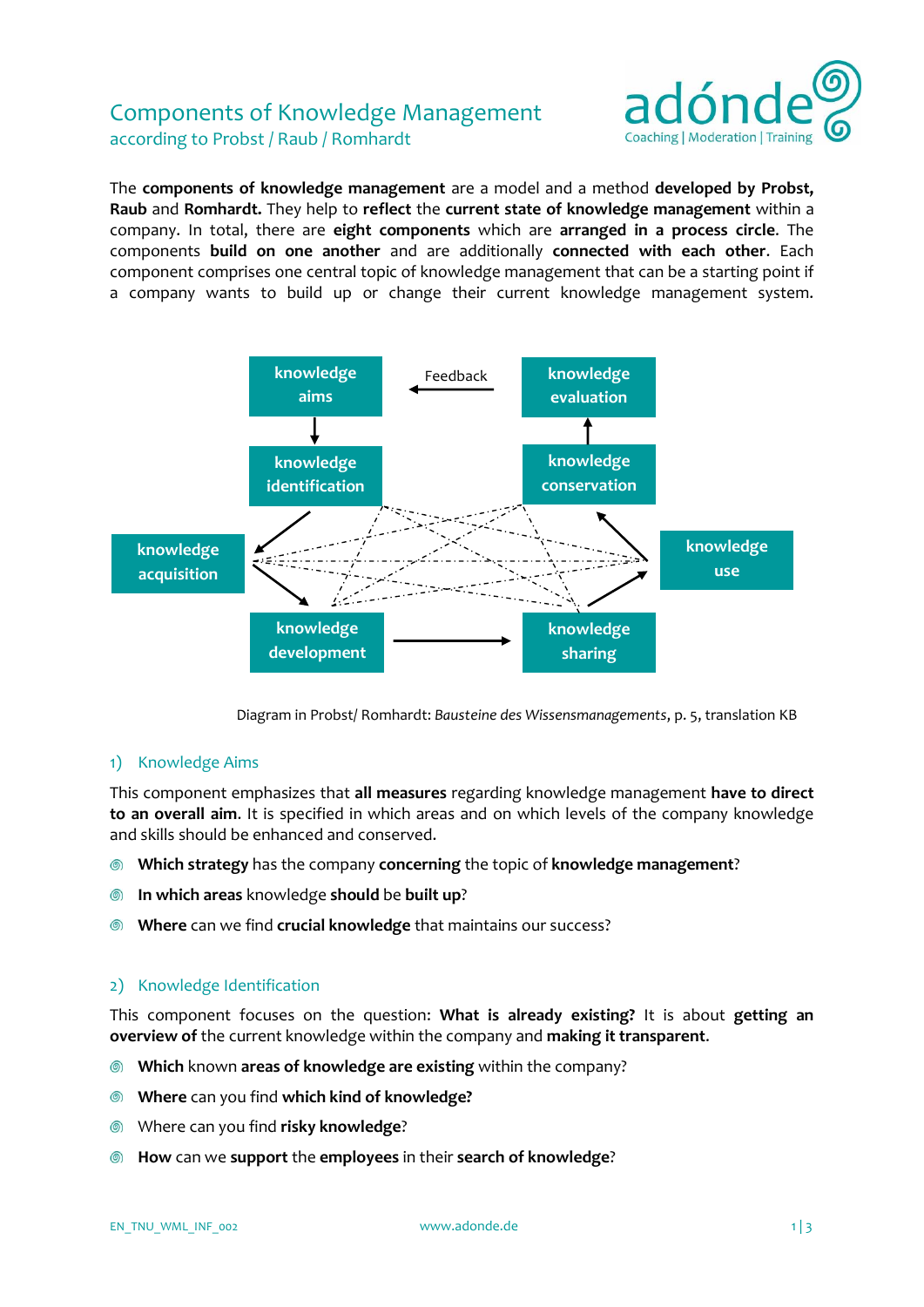# Components of Knowledge Management



### according to Probst / Raub / Romhardt

#### 3) Knowledge Acquisition

Knowledge is always growing. In most companies not all knowledge of their field of expertise is always up to date. Therefore, from time to time it is necessary to **acquire** certain **skills and knowledge from the external market**.

- **Which skills** are we acquiring **from** the **external market**?
- In which areas is **expert knowledge necessary**?
- In which areas has the company **already access to external know-how?**
- How can we **visualise** current **stakeholder knowledge**?

### 4) Knowledge Development

This component focuses on the topic of **innovation**. The key is to build up a **structure** within the company **that helps to enable the creation of new knowledge**. A known **model** to describe this process is the **SECI model by** Ikujiro **Nonaka** und Hirotaka **Takeuchi**.

- **How can we build up new knowledge?**
- How can we change the **basic structures and conditions** to form a **culture of knowledge creation**?
- How can we **support and promote** the **creativity of our employees**?

### 5) Knowledge Sharing

As soon as the knowledge within a company is identified, the next crucial step is to **make it transparent**. The aim is to **bring the right knowledge to the right person** and make it easily accessible for everyone – without creating an i**nformation overload**.

- **Who should know what to which extent?**
- **How** can we make the process of **knowledge sharing easier**?
- How do we **ensure** that knowledge flows **from the personal to the organisational level**?

#### 6) Knowledge Use

The best **knowledge database** and the best **learning material** are **useless, if nobody is using it**. This component is absolutely **crucial**: The aim is to **ensure that** the **employees** actually **use and perform the** collected and documented **knowledge in their daily working life**. In general, this works best if the employees are involved directly from the beginning in the creation of the material and documentation.

- **How** can we **ensure** the **usage of the identified knowledge**?
- **How** can the employees **be convinced by the usability** of a knowledge database?
- $\bullet$  How can we change "false" routines and habits?